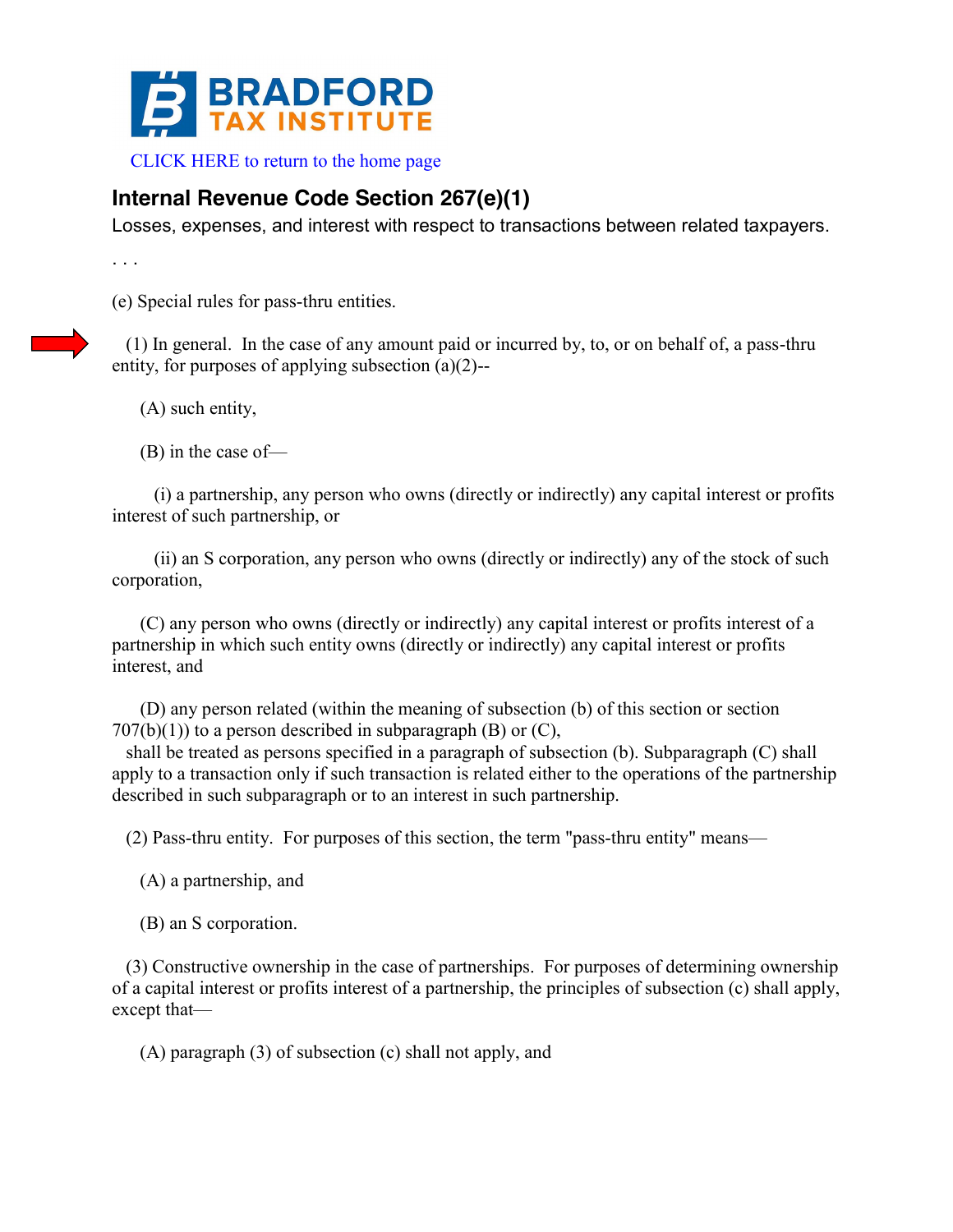(B) interests owned (directly or indirectly) by or for a C corporation shall be considered as owned by or for any shareholder only if such shareholder owns (directly or indirectly) 5 percent or more in value of the stock of such corporation.

 (4) Subsection (a)(2) not to apply to certain guaranteed payments of partnerships. In the case of any amount paid or incurred by a partnership, subsection (a)(2) shall not apply to the extent that section 707(c) applies to such amount.

(5) Exception for certain expenses and interest of partnerships owning low-income housing.

 (A) In general. This subsection shall not apply with respect to qualified expenses and interest paid or incurred by a partnership owning low-income housing to--

(i) any qualified 5-percent or less partner of such partnership, or

 (ii) any person related (within the meaning of subsection (b) of this section or section  $707(b)(1)$ ) to any qualified 5-percent or less partner of such partnership.

 (B) Qualified 5-percent or less partner. For purposes of this paragraph, the term "qualified 5 percent or less partner" means any partner who has (directly or indirectly) an interest of 5 percent or less in the aggregate capital and profits interests of the partnership but only if—

 (i) such partner owned the low-income housing at all times during the 2-year period ending on the date such housing was transferred to the partnership, or

 (ii) such partnership acquired the low-income housing pursuant to a purchase, assignment, or other transfer from the Department of Housing and Urban Development or any State or local housing authority.

 For purposes of the preceding sentence, a partner shall be treated as holding any interest in the partnership which is held (directly or indirectly) by any person related (within the meaning of subsection (b) of this section or section  $707(b)(1)$ ) to such partner.

 (C) Qualified expenses and interest. For purpose of this paragraph, the term "qualified expenses and interest" means any expense or interest incurred by the partnership with respect to low-income housing held by the partnership but—

 (i) only if the amount of such expense or interest (as the case may be) is unconditionally required to be paid by the partnership not later than 10 years after the date such amount was incurred, and

 (ii) in the case of such interest, only if such interest is incurred at an annual rate not in excess of 12 percent.

 (D) Low-income housing. For purposes of this paragraph, the term "low-income housing" means—

(i) any interest in property described in clause (i), (ii), (iii), or (iv) of section  $1250(a)(1)(B)$ , and